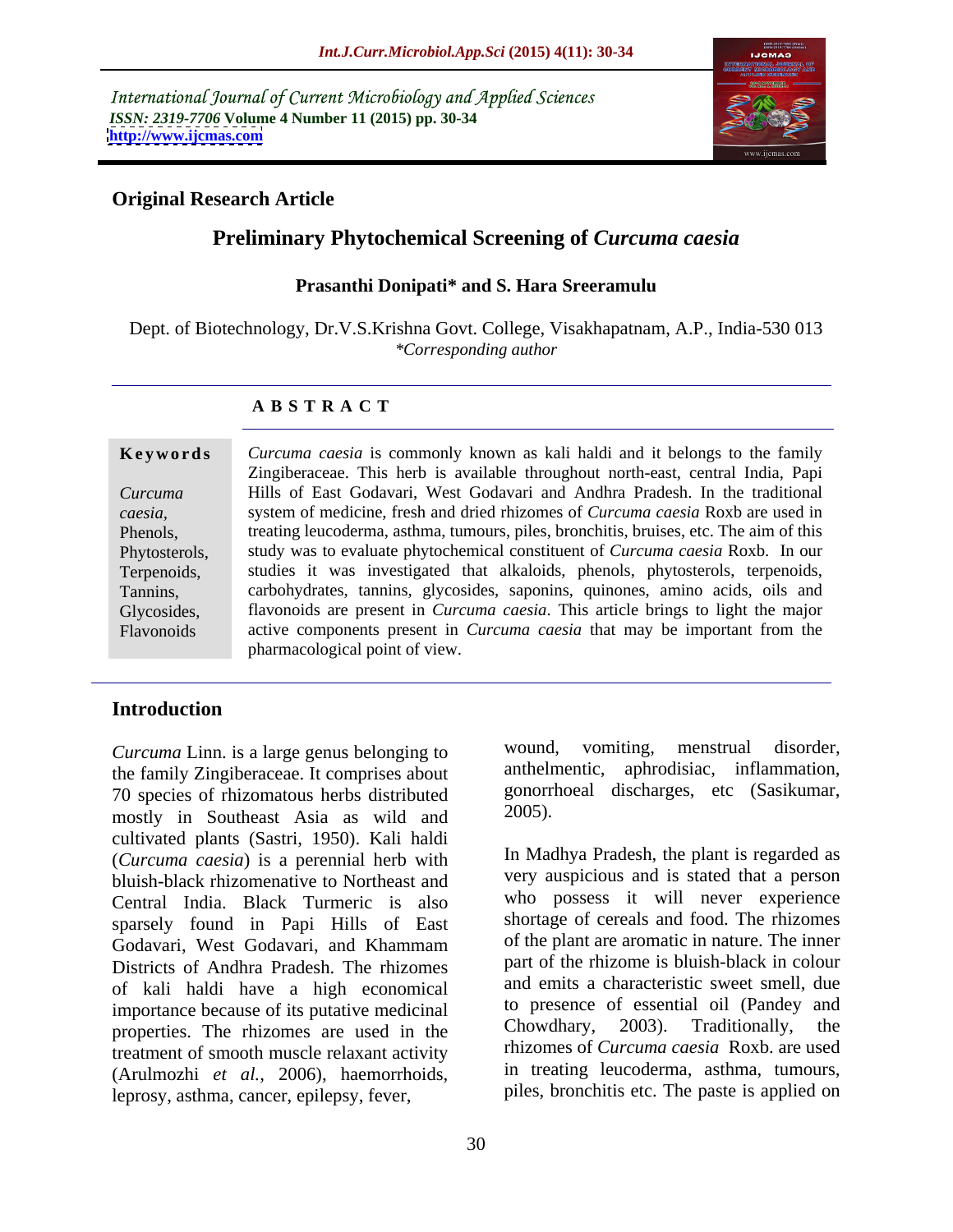bruises, contusions and rheumatic pains in Manipur (Sarangthem and Haokip, 2010). In Arunachal Pradesh, Adi tribes use decoction **Identification tests for phytochemical** of fresh rhizome as anti-diarrhoetic. The Khamti tribe of Lohit district applied the

The plant material used in present study was collected from (Gudala, Allavaram and Amalapuram) Andhra Pradesh. The plant materials were further identified in the Department of Botany, Dr.V.S.Krishna Extracts were dissolved individually in College, Visakhapatnam, India. diluted hydrochloric acid. The resulting

The collected Rhizome was shade dried, The formation of a faint turbidity or powered and extracted with hexane, precipitation on the addition of the above chloroform and methanol using soxhlet apparatus for 8 hours. The extracts were filtered and filtrates were concentrated under reduced pressure at 40o C using a rotaflash evaporator and stored at 4°C until use for 2-3 ml of plant extract was dissolved in 50% phytochemical screening. of methanol and warmed then add a piece of

About 20g of the rhizome powder was flavonoids. soaked in 100 ml methanol solvent and incubated for 48 hrs and then filtered using Tannins Whattmann No.1 filter paper and methanol

Phytochemical analysis was carried out showed the presence of tannins and using methanol plant extract using standard phenolics. methods (Amarsingham *et al.,* 1964; Harborne, 1973; Raaman, 2006; Karhikeyan *et al.,* 2009). The detailed and systematic pharmacognostic and phytochemical Frothing test: 0.5 ml of plant filtrate was evaluations of *Curcuma caesia* gives valuable information in order to produce

standardized finished herbal products.

# **constituents**

paste of fresh rhizome in case of snake and The tests were performed to find out the scorpion bite (Kagyung *et al.*, 2010; Tag *et* **presence** of active chemical constituents *al.,* 2007). such as alkaloids, terpenes, flavones, **Materials and Methods** proteins, amino acids, carbohydrates, **Collection of plant material** glycosides by the following procedure. flavonoids, steroids, reducing sugars, tannins, anthraquinones, glycosides, cardiac Phytochemical analysis was carried out for all the extracts using standard methods.

## **Alkaloids**

**Preparation of rhizome extracts** adding Mayer's reagent, Wagner's reagent, acidic solution was tested for alkaloids by Dragendroff reagent and Hager's reagent. reagents indicates the presence of alkaloids.

## **Flavanoid**

**Screening of phytochemicals** HCl. Red or yellow coloration of the magnesium ribbon and 1ml of concentrated solution indicates the presence of flavonoids.

### **Tannins**

extract was obtained. A few ml of potassium dichromate added to the plant extract, formation of precipitate phenolics.

### **Saponins**

added to 5 ml of distilled water and examined for frothing persistence.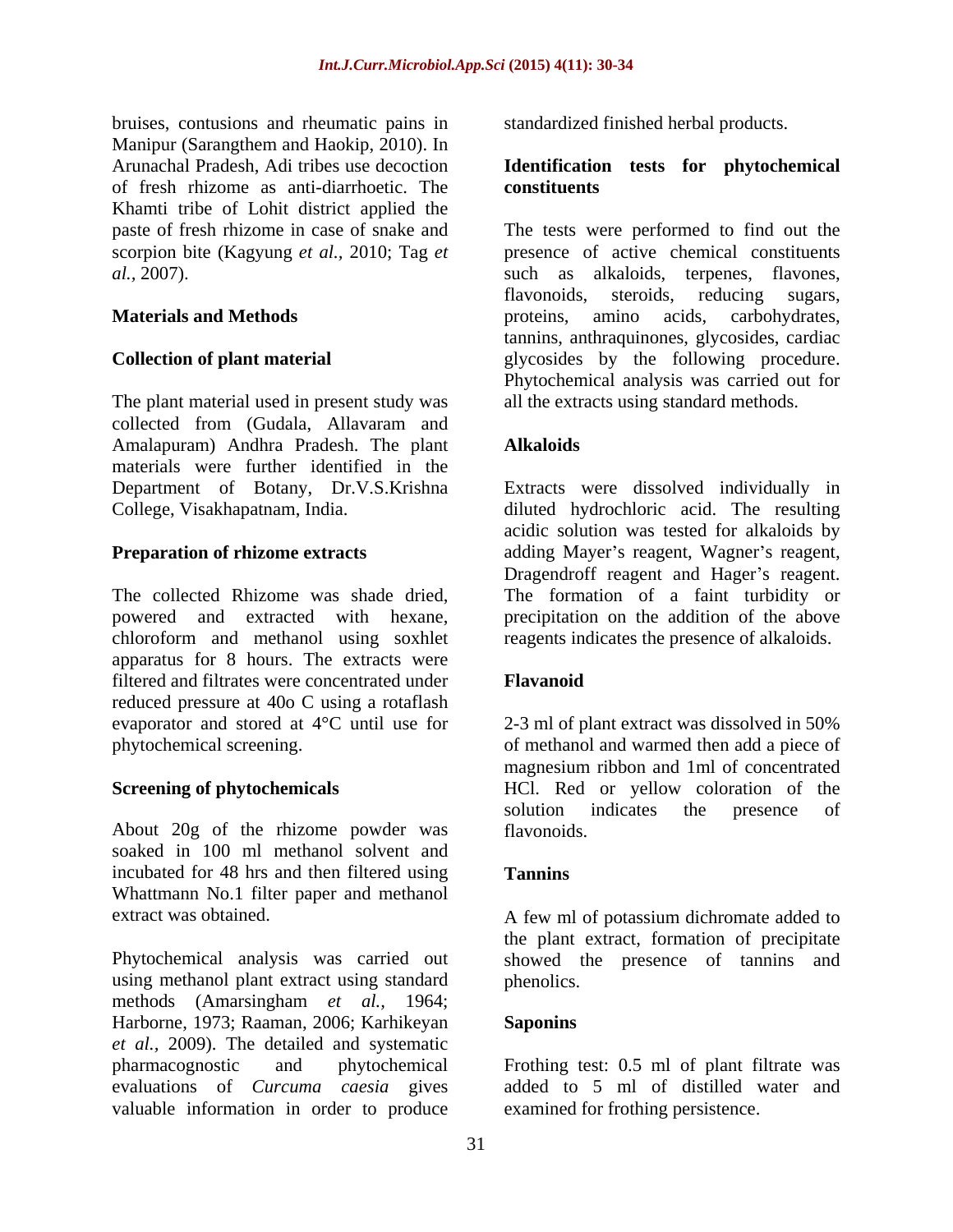acid, ferric chloride and concentrated  $H_2SO_4$  the samples. Epidemiologic studies<br>were added. Green color indicates the recommend that coronary heart disease is presence of cardiac glycosides opposed by dietary flavonoids.

Add a few drops of 10% aqueous  $FeCl<sub>3</sub>$  to

a) **Molisch s test:** To few ml of plant extract  $conc.H<sub>2</sub>SO<sub>4</sub>$  was added along the walls of the test tube. Purple to reddish violet colour

b) **Fehling's test:** Equal volumes of antiparasitic, antiviral, anti-allergenic, Fehling's-A & B were added. On heating the  $\qquad$  antispasmodic, antihyperglycemic, antiformation of brick red precipitate indicates inflammatory and immunomodulatory

c) **Benedict's test:** To 5 ml of Benedict's reagent few ml of plant extract was added

Reagent was added to the plant extract. Purple colour indicates the presence of

**Quinones:** To 1ml of extract 1ml of behaves as diuretic (United States

This study has revealed the presence of phytochemicals considered as active medicinal chemical constituents. Important

**Cardiac glycosides Cardiac glycosides Cardiac glycosides Cardiac glycosides Cardiac glycosides Cardiac glycosides Cardiac glycosides Cardiac glycosides Cardiac glycosides Cardiac glycosides Cardiac gly** To the plant extract few ml of glacial acetic alkaloids and phlobatannins were present in were added. Green color indicates the recommend that coronary heart disease is medicinal phytochemicals such as terpenoids, reducing sugar, flavonoids, the samples. Epidemiologic studies

**Phenols Conserverse Exercise Serverse Exercise** Tannins have amazing stringent properties. the plant extract, appearance of blue or Flavonoids are also present in all six green color indicates presence of phenols. selected medicinal plants as a potent water- **Carbohydrates** scavenger, which prevent oxidative cell 1ml of alpha-Napthol solution and It also helps in managing diabetes induced the test tube. Purple to reddish violet colour found to be useful in the prevention and at the junction of the two layers indicates the therapy of several diseases, including presence of carbohydrates. cancer. Terpenoids are also known to the presence of carbohydrates. properties (Rabi and Bishayee, 2009; They are known to hasten the healing of wounds and inflamed mucous membranes. soluble antioxidant and free radical damage and also have strong anticancer activity (Rio *et al.,* 1997; Salah *et al.,* 1995). oxidative stress. Terpenoids have been possess antimicrobial, antifungal, antiparasitic, antiviral, anti-allergenic, antihyperglycemic, inflammatory and immunomodulatory Wagner and Elmadfa, 2003).

and boiled for 2min, cooled. The formation saponins possess the unique property of of red precipitate indicates the presence of precipitating and coagulating red blood cells carbohydrates. and steroids are responsible for cholesterol-**Amino acids:** Two drops of Ninhydrin *al.,* 2000). Steroids also help in regulating Numerous studies have confirmed that reducing properties (Okwu, 2004; Sodipo *et*  the immune response (Shah *et al.,* 2009).

amino acids. Alkaloids represent a class which affects the conc.H2SO4 were added, formation of red Department of Agriculture, 2010). In our color indicates the presence of quinones. studies it was investigated that alkaloids, **Results and Discussion Example 3 EXECUSE 10 EXECUSE 10 EXECUSE 10 EXECUSE 10 EXECUSE 10 EXECUSE 10 EXECUSE 10 EXECUSE 10 EXECUSE 10 EXECUSE 10 EXECUSE 10 EXECUSE 10 EXECUSE 10 EXECUSE 10 EX** central nervous system, reduces appetite and behaves as diuretic (United States phytosterols, terpenoids, carbohydrates, tannins, anthraquinones, glycosides, quinones, oils, flavonoids, amino acids and saponins are present in *Curcuma caesia*.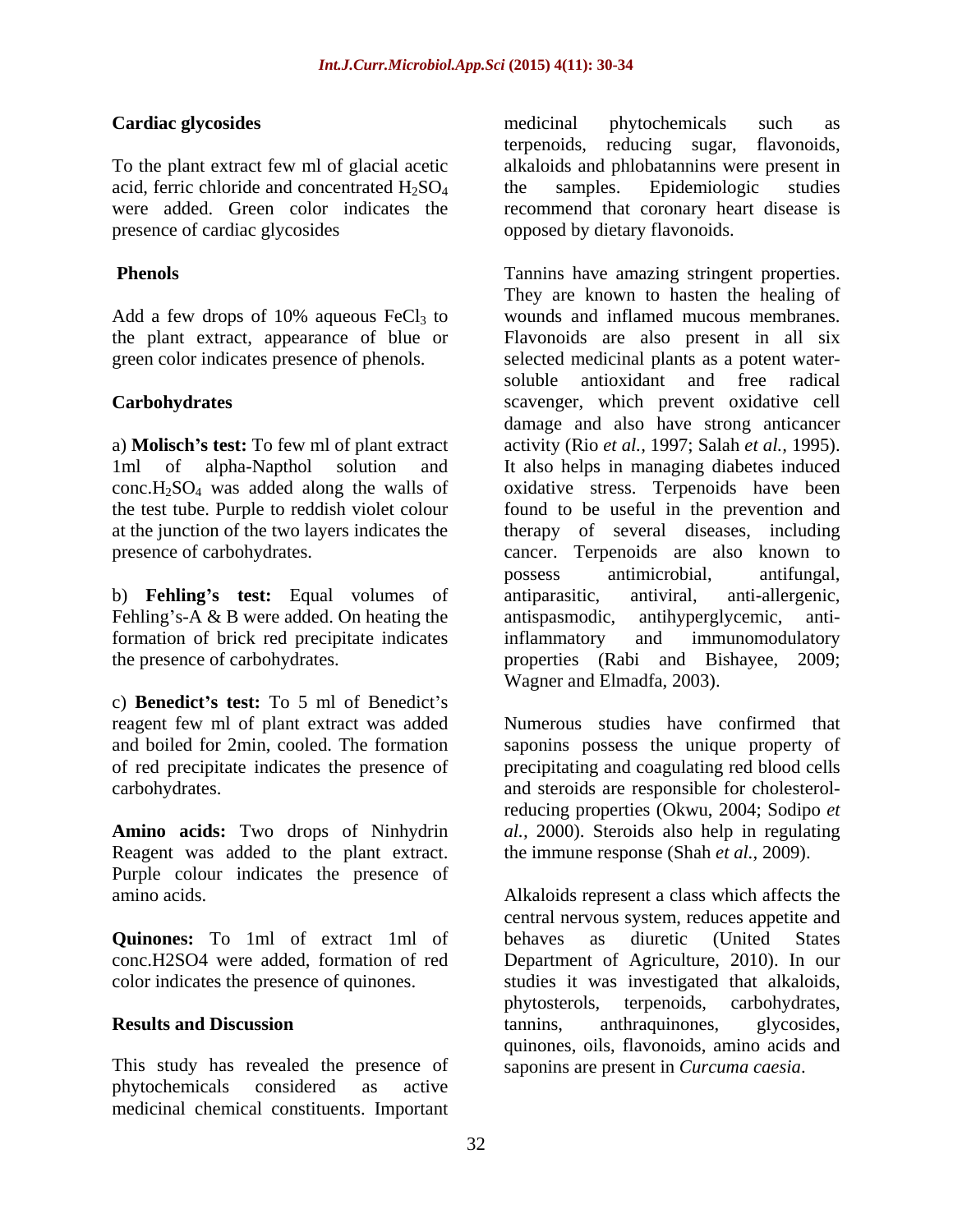| S.No            | <b>Name</b><br>of<br><b>Phytochemicals</b> |                                            | <b>Extracts of Curcuma caesia</b>   |                            |
|-----------------|--------------------------------------------|--------------------------------------------|-------------------------------------|----------------------------|
|                 |                                            | $\frac{1}{4}$ the Hexane<br><b>Extract</b> | <b>Chloroform</b><br><b>Extract</b> | Methanol<br><b>Extract</b> |
| $\mathbf{1}$    | Phenols                                    |                                            |                                     |                            |
| $\mathbf{2}$    | Phytosterols                               |                                            |                                     |                            |
| $\vert 3 \vert$ | Terpenoids                                 |                                            |                                     |                            |
| -4              | Glycosides                                 |                                            |                                     |                            |
| $\overline{5}$  | Saponins                                   |                                            |                                     |                            |
| $\mathbf{p}$    | Flavonoids                                 |                                            |                                     |                            |
| $\mathbf{r}$    | Tannins                                    |                                            |                                     |                            |
| $\vert 8 \vert$ | Carbohydrates                              |                                            |                                     |                            |
| 9               | Alkaloids                                  |                                            |                                     |                            |
| <b>10</b>       | Amino acids                                |                                            |                                     |                            |
| $\vert$ 11      | $\int$ Oils                                |                                            |                                     |                            |
| 12              | <b>Quinones</b>                            |                                            |                                     |                            |

**Table.1** Phytochemical constituents present in different extracts of *Curcuma caesia*

The selection of crude plant extracts for Sreeramulu, Head of the Department, screening programs has the potential of Department of Biotechnology, Dr. V. S. being more successful in initial steps than Krishna Govt. College, Visakhapatnam for the screening of pure compounds isolated providing research facilities for carrying out from natural products. The plant extract are the experimental work and for his kind the source of the secondary metabolites i.e., support. alkaloids, flavonoids, terpenoids, tannins etc. The phytochemical analysis of the *Curcuma caesia* is important and has commercial interest in both research Amarsingham, P.P. *et al.* 1964. institutes and pharmaceuticals companies for the manufacturing of the new drugs for treatment of various diseases. *Curcuma caesia* has medicinal value the presence of these major constituents (Paliwal *et al.,* 2012). Thus we hope that the important muscle relaxant effect of phytochemical properties identified by our study in the local plant of Gudala, Allavaram, Amalapuram will be helpful in the copping different diseases of this Harborne, J.B. 1973. Phytochemical particular region.

The authors express gratitude to Dr. S. Hara

support.

## **Reference**

- Amarsingham, P.P. *et al.* 1964. Phytochemical survey of Malaya, Part 3. Alkaloids and saponins. *Econ. Taxonomic Bot.,* 18: 270–278.
- Arulmozhi, D.K. *et al.* 2006. Preliminary mechanistic studies on the smooth muscle relaxant effect of hydroacloholic extract of *Curcuma caesia*. *J. Herbal Pharmacother.,*  $6(3/4)$ .
- **Acknowledgements**  Champman & Hall, London. 279 Pp. Harborne, J.B. 1973. Phytochemical methods: A guide to modern techniques of plant analysis.
	- Kagyung, R. *et al.* 2010. Ethnomedicinal plant used for gastrointestinal diseases